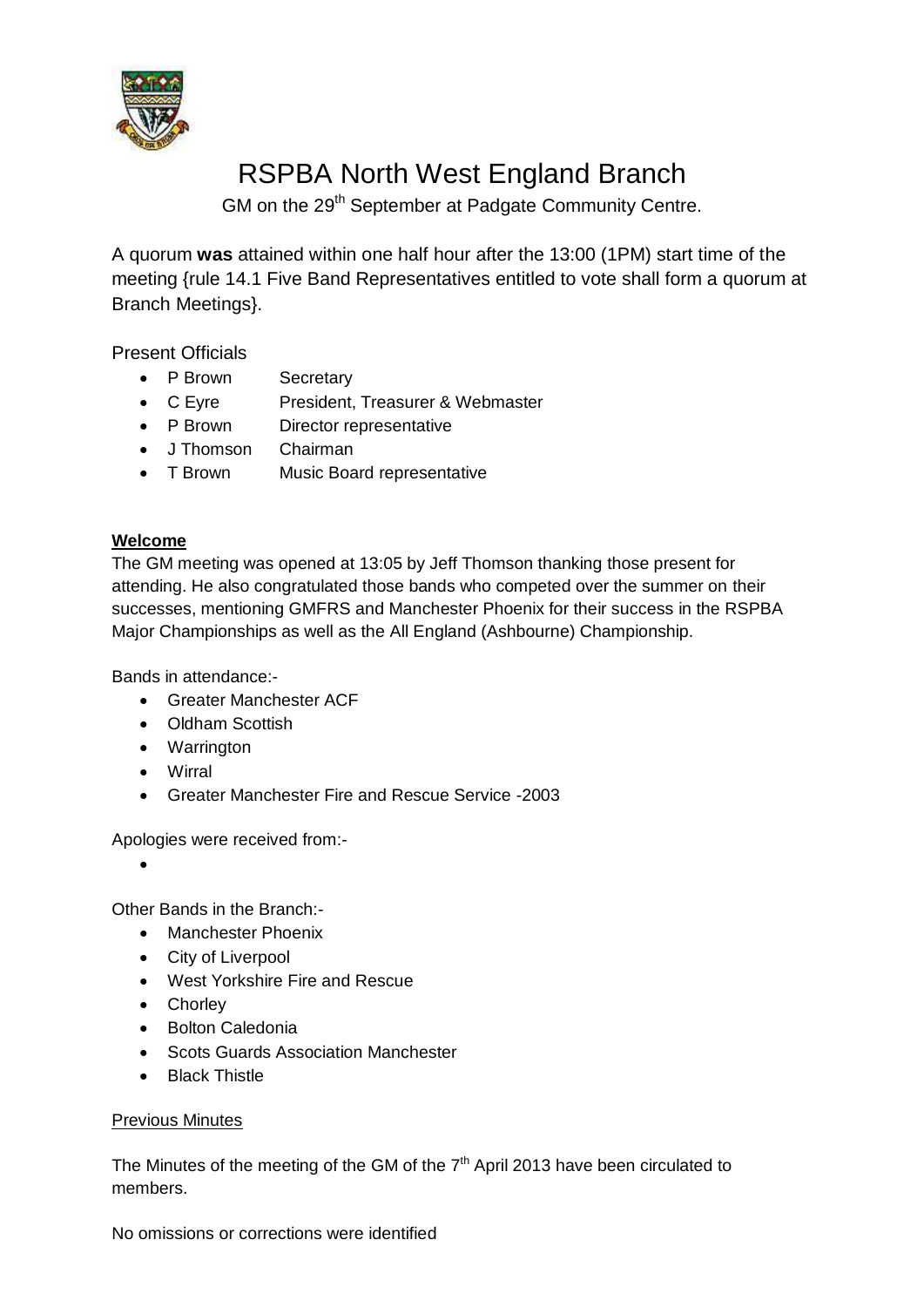The GM minutes were accepted. Proposed: Warrington Second: Greater Manchester ACF Accepted: Unanimous

#### Matters Arising

There were no matters arising that needed to be carried over from pre season.

#### **Treasurers Report (Chris)**

The branch funds are still in the black having made a loss of approximately £8.00 over the year.

We have funds to support branch activities such as Piping and Drumming workshops, and would hope in 2014 to keep the costs down for running the Branch Indoor competitions while opening the contests to bring in more revenue.

Branch levies are due for 2013/14 to be paid by the AGM.

Chris is to forward the finance spreadsheet to Paul so the accounts can be prepared for review prior to submission to HQ.

#### **Directors Report (Paul)**

At the directors meeting on the  $27<sup>th</sup>$  April the focus was on moving into the outdoor competition season, and ensuring actions relation to Education (PDQB etc) were progressing.

There was an Executive Directors meeting prior to the Scottish Championships where it was confirmed the 5<sup>th</sup> Major had been awarded to Belfast.

The World Solo Drumming entry criteria for Juvenile and Junior categories have been split further by age and band grade.

All bands should have received and returned their questionnaire on the Worlds 2013 event, if not please return your views to headquarters so they can be considered along with the other feedback by the Board at their meeting on the  $12<sup>th</sup>$  October.

A general discussion took place regarding the positives and negative experiences encountered over the weekend such as; Periods of inactivity, Intrusive Security, Rings placed out of the way with no seating, captive food court, drinks tokens purchased on Saturday not redeemable on Sunday.

Unfortunately I will not be able to attend the Board meeting on the  $12<sup>th</sup>$  October 2013.

#### **Music Board (Paul on behalf of Theresa)**

.

The end of season re-grading of bands was completed subject to the approval of the Board of Directors. No bands in the branch are directly impacted, the recommendations are:-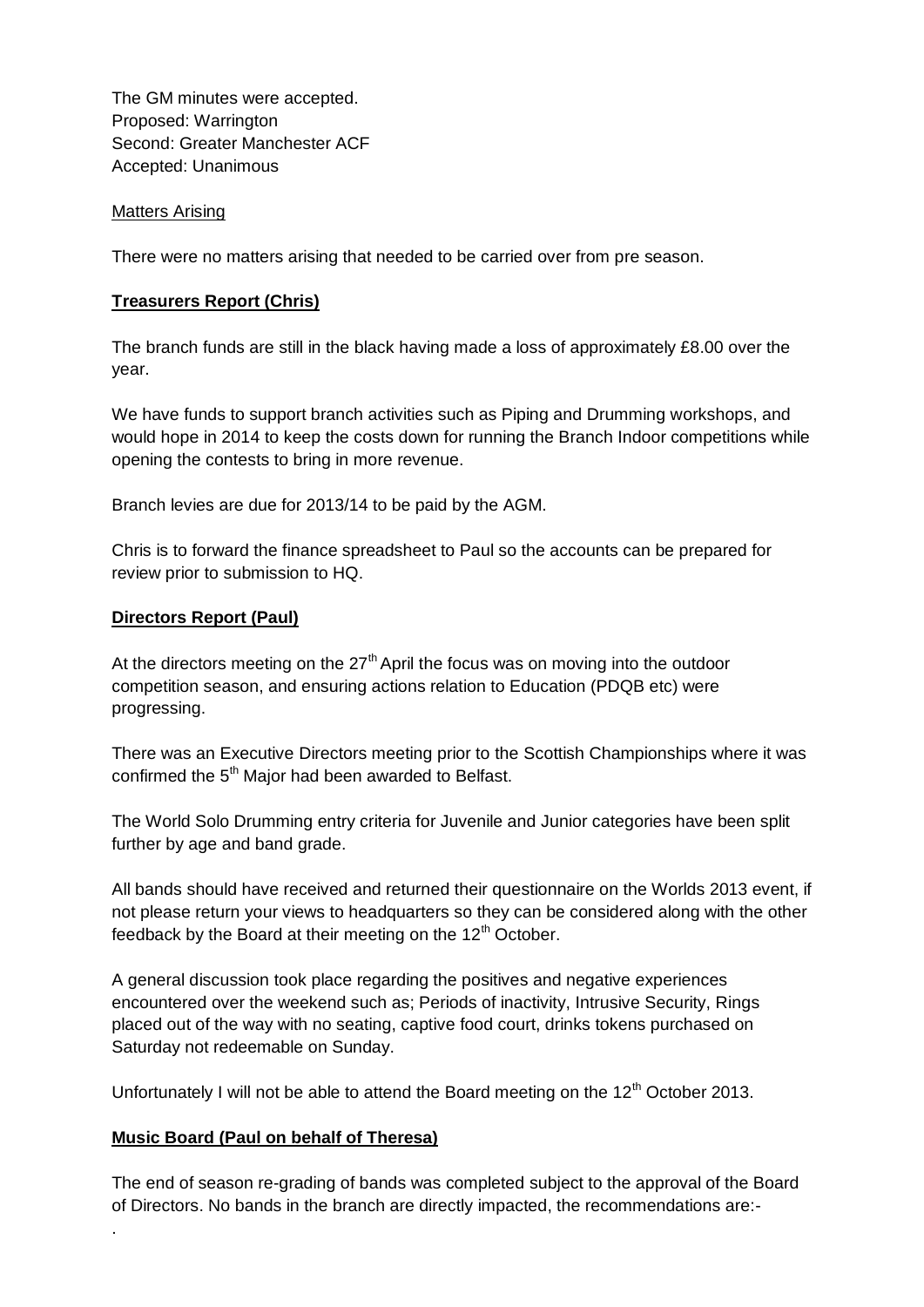Nov/Juv. to Juvenile Boghall and Bathgate George Watson's College North Lanarkshire Schools Scots College Melbourne

Grade 4B to 3B City of Newcastle 6/8 Dundee Boys Brigade Glenmor (by request)

Grade 4B to 3A West Coast Highlanders

Grade 4B to 4A Raphoe **Battlehill** Kirkcaldy and District Vale of Clyde 3rd Batt. Royal Regt. of Scotland Grade 4A to 3B Newtongrange St Colmcilles **Tullintrain** Lewis East Kilbride (by request)

Grade 3B to 3A Stockbridge Vale of Athol First Scottish Milngavie New Ross **Tullylagan** Theipval Memorial Syerla

Grade 3A to 2 City of Edinburgh Coalburn

Grade 1 to 2 Seven Towers Torphican and Bathgate Dysart and Dundonald

Grade 2 to 3A Dumfries and Galloway Police

Grade 3A to 3B Troon Blackrock (by request)

Grade Juv. to N/Juv. Robert Malcolm Memorial (by request)

The RSPBA Structured Learning books have been digitised from the current printed form. It is hoped they will be put on the web in PDF form for download just like the DM manual.

There will be a Summer School held in Glasgow between the  $20<sup>th</sup>$  and  $25<sup>th</sup>$  July 2014.

The roll out the first of the Advanced modules in Pipe Band Musicianship are ready to deliver with a target exam day in March. The entry criteria would be the Intermediate RSPBA certificate/ PDQB L4 / SQF L6 or equivalent.

Education is to be delivered via the branches engaging in an "Outreach" method of delivery. A paper has been prepared which has not yet been reviewed by the Board of Directors on how this is to be implemented.

Please take time to review this and if you have any questions / comments direct then to the MB via Theresa.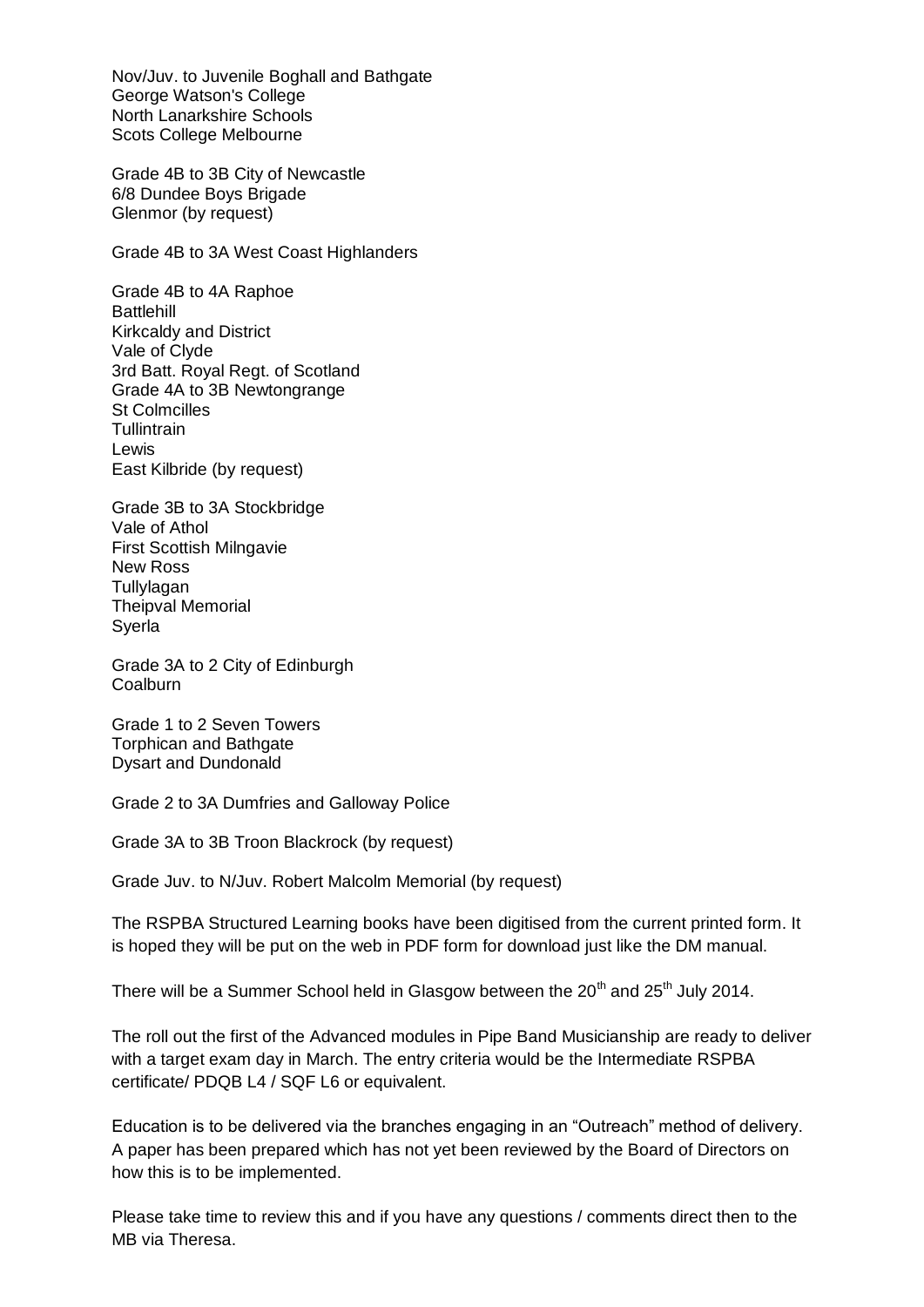Core delivery is by the band and branch Instructors, with periodic checkpoint initiatives where headquarters support the branch, at the beginning, during and

A general discussion took place around the education / instructional needs of each band and what could be delivered centrally via the Branch.

It was agreed that we would look to deliver a drumming workshop at the end of October. Chris agreed to contact Gordon Brown with respect to availability and a venue and publicise this to Branch members to ensure the event is variable.

Oldham has a specific need for a tutor / instructor to assist with bringing more life into the practice nights for the piping members of the band, looking to vary / increase the bands portfolio of sets.

All bands to consider their piping needs for the next meeting so we can look at what educational event / workshop can be requested for early 2014. We need to see if the suggestion from the beginning of the year for bands sharing instructor's time over a weekend for their specific needs is still required and viable.

There is also a need for bands to consider and provide feedback on the Grade 5 proposal.

### **2014 Branch Competitions.**

We are planning our 2014 branch indoor competitions. We hope as in previous years to make preliminary contact with individual adjudicators who have shown interest and are available to attend one of our events, and then contact headquarters for them to be officially allocated to enable early travel arrangements to be finalised.

The current proposals are for holding:-

- Solo Piping and Drumming on  $1^{st}$  (piping) /2<sup>nd</sup>(drumming) February at Oldham
- Trios 1st March at the ACF venue in Bury
- Mini Bands and Drum Salute  $12<sup>th</sup>$  or  $13<sup>th</sup>$  April at Birkenhead

We are intending to open the events to all branches, to increase the viability of the events and vary the competition.

Trophies will be awarded to branch competitors and medals to non-branch members.

The Drum Salute competition will be based on-

- A minimum of 1 bass, 1 tenor and 2 sides, must incorporate all three sections.
- No rule on time signature
- Duration in the range of  $2 4$  minutes.
- May include bongos / tom toms.
- Freedom for the Lead Drummer of each entry to be inventive.
- No extra points for fancy dress, although this may make it entertaining.
- Multiple entries per band accepted providing different snare and tenor drummers play. Same bass player may be used.